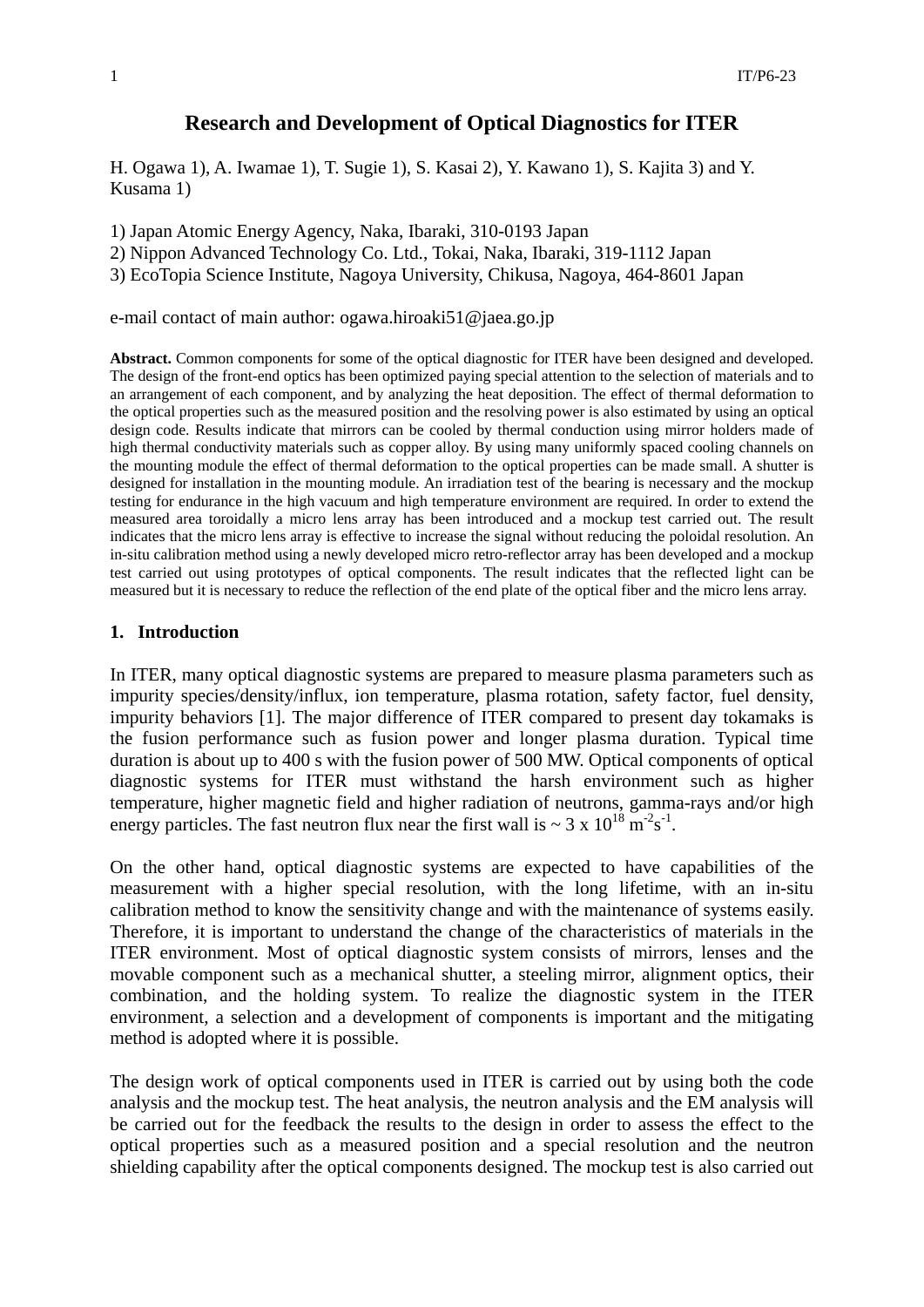to check the optical properties estimated by the code analysis and the productivity study of the components for the feedback to the design. The heating and the vibration test will be also necessary to check the stiffness of a designed optical component. In this article, we present details of the common components of the optical diagnostic such as designs of the front-end optics and the movable system such as the mechanical shutter and the optical alignment system, and the mockup tests of the measured optical system and new calibration method based on the research and development of the Impurity Influx Monitor (divertor).

# **2. Issues of Optical Diagnostics and Design Concept in ITER**

In order to realize the measurement with a higher special resolution and an accuracy of position, optical components must be installed on the designed position and keep the position against the thermal deformation by the baking and/or the neutron heating, and the vibration during the plasma discharge and disruptions. For a long lifetime, a selection of materials and an arrangement of each component are important to prevent the degradation of optical properties. The arrangement of optical components near the plasma which determine the optical properties is very important to sustain the shielding capability of the neutron and/or the gamma-ray. Optical components will be maintained at the hot cell remotely. Therefore, it is necessary for easy maintenance to reduce the number of interfaces of each component and between components and the neutron shield. It is also important that the optical path can be easily aligned.

Optical components near the plasma are installed on the neutron shield in the port where the nuclear heating power is about  $0.2 \text{ MW/m}^3$  in the upper port and  $0.4 \text{ MW/m}^3$  in the equatorial port. For this component, the cooling method is a key issue to sustain the optical properties such as a measured position and resolving power. The material of components is another key issue. In order to select materials used in ITER environment, an irradiation test has been carried out during the engineering design activity (EDA) phase [2]. The arrangement of optical components near the plasma that determine the optical properties is very important to sustain the shielding capability of the neutron and/or the gamma-ray. One example of the front-end optics is shown in the next section. In this example, the plasma is measured through the small aperture in order to protect a plasma facing mirror from the particle bombardment and the deposition of impurities.

In the optical diagnostic system, the movable system is used as a shutter, a steeling mirror and an optical alignment system are included. The movable system consists with an optical component such as a mirror and a shutter, a moving mechanism such as a bearing and linear guide, driving mechanism and actuator. The key components are a moving mechanism and an actuator used in the ITER environment. A moving mechanism such as a bearing will be used in the temperature up to 240  $\degree$ C, the magnetic field strength of up to 5 T and higher vacuum condition of up to  $1 \times 10^{-5}$  Pa. Therefore, it is important to select materials used in the bearing Grease cannot be used in an ultrahigh vacuum, a high temperature environment. Solid lubricants such as Molybdenum disulfide  $(MoS<sub>2</sub>)$ , Diamond-like carbon (DLC), Tungsten diselenide (WSe<sub>2</sub>), Tungsten sulfide (WS<sub>2</sub>), and Molybdenum diselenide (MoSe<sub>2</sub>) can be used in such a harsh environment. Because the magnetic filed strength of 0.5 T at just outside of the port, the electro-magnetic motor cannot be used in this area. In the section 4, the design of a mechanical shutter which solves these problems is shown as one example.

The intensity of the light is determined by the emissivity of the measured light and the measured area. In the optics measured though the small apparatus and with the high special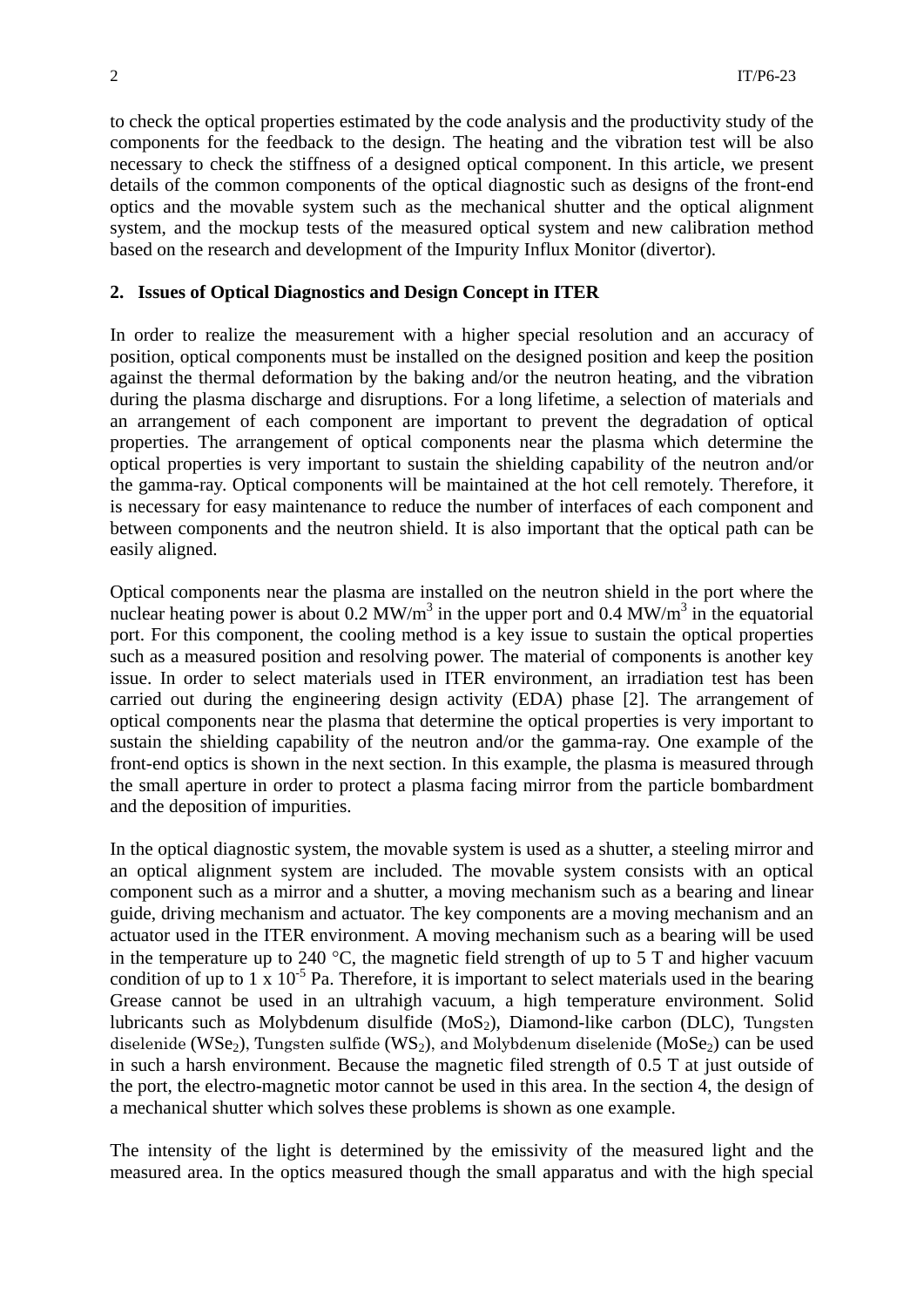resolution, the detected signal is small in the case to measure the weak light. In some optical diagnostics, higher spatial resolution is expected only in the poloidal direction. In this case, measured area can be extended toroidally for collecting light from lager area. In the section 5, it is introduced one possible method to extend the measured area toroidally combined by Cassegrain type collection optics and newly developed micro lens array and the results of the mockup test.

Because installation of a light source in the vacuum chamber of ITER is not feasible, we consider in-situ sensitivity calibration using a standard light source located outside of the vacuum chamber. An in-situ calibration method for each diagnostic system must select the suitable method. In section 6, an in-situ calibration system using a micro retro-reflector array is described as one possible method.

### **3. Front-end Optics**

The front-end optics installed close to the

plasma is used not only for keeping mirrors on the designed position but also for cooling the mirror. The mechanical design of the front end optics has been carried out based on the optical design of Impurity Influx Monitor (divertor) as one example. In this design, optical components of the upper port are installed inside the diagnostic pipe with inner diameter of 300 mm. The mirror holder shown in Fig. 1 is composed of three mirrors and a mechanical shutter, which are installed on the mounting module made of



*FIG. 1 Mechanical design of front-end optics for Impurity Influx Monitor (divertor)* 

stainless steel 316 with the diameter of 300 mm and the length of 600 mm. In order to remove the nuclear heating power, the mounting module has many cooling channels. The diameter of the cooling channels is 16 mm and total

length is 7.405 m and 42 elbows are used to make cooling channels. The volume ratio of cooling channels to the mounting module is about 8 %. To simplify the cooling method, the mirror and mirror holders are cooled by the thermal conduction. The first mirror (M1) is made

made of molybdenum because of the lifetime against the particle bombardment and/or the neutron and gamma-ray irradiation [3] and others (M2 and M3) are made of aluminum alloy because of the higher reflectivity from the UV to near IR wavelength range. The temperature of M2 and M3 mirrors does not exceed 300 °C and flat temperature profile on

| TABLE 1: MODEL OF FRONT END OPTICS FOR THE |                                                                                                                                                                                                                                              |
|--------------------------------------------|----------------------------------------------------------------------------------------------------------------------------------------------------------------------------------------------------------------------------------------------|
| THERMAL ANALYSIS IN UPPER PORT             |                                                                                                                                                                                                                                              |
|                                            | Cooling method of mirrors                                                                                                                                                                                                                    |
| Model A                                    | The kinematic mount type optical alignment<br>is installed on all mirror holders.<br>Mounting module and mirror holders are<br>made of SUS316.<br>The heat anchor (Cu Mesh Belt) is connected<br>from mounting module to all mirror holders. |
| Model B                                    | The kinematic mount type optical alignment<br>system is installed on M1 mirror holders<br>only.                                                                                                                                              |
| Model<br>$C-1$                             | Remove the heat anchor from M2 and M3<br>mirror holders                                                                                                                                                                                      |
| Model<br>$C-2$                             | M <sub>2</sub> and M <sub>3</sub> mirror holders are made of the<br>cupper alloy                                                                                                                                                             |
| Model<br>$C-3$                             | All mirror holders are made of the cupper<br>alloy.                                                                                                                                                                                          |

the mirror surface is favorable in the point of view of the thermal deformation. The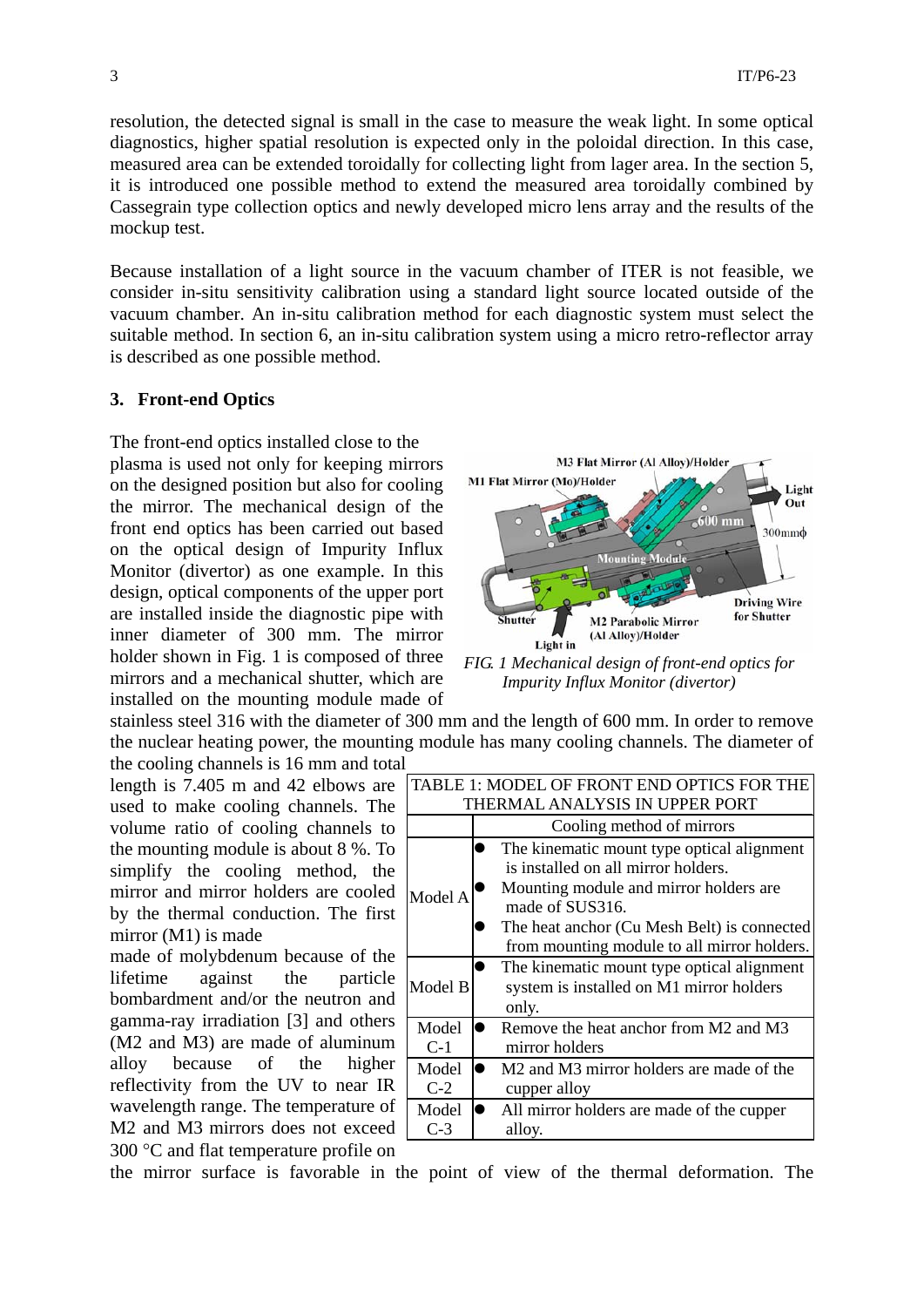optimization of the cooling method of the mirror is carried out by using a steady state heat analysis code assuming a constant nuclear heating of  $0.2$  MW/m<sup>3</sup>. It is also assumed that the temperature of the cooling water is 150 °C and the flow rate is 5 l/min. Models analyzed here are summarized in Table 1. Figure 2 shows the temperature on each mirror surface in each model. In the case of model A, the temperature on M3 mirror and M3 mirror holder exceeds 400 °C because the heat anchor and several bolts connected to conduction through the mounting module are insufficient to remove the large amount of nuclear heating. By removing the kinematic mount type optical alignment from M2 and M3 mirror holder and to contact to the mounting module tightly, temperature on the M2 and M3 mirror holders decreased drastically. From results of Model C-2 and C-3, it is also useful for the reduction of the temperature rise to use high thermal conductivity materials for mirror holder. An increment of

the temperature is less than 50 ºC and the uniform temperature profile is obtained. It indicates that mirrors can be cooled by the thermal conduction using mirror holders made of high thermal conductivity materials such as copper alloy and making many cooling channels on the mounting module uniformly [4]. The maximum thermal deformation of the mounting module is 0.151 mm and the thermal deformation on the mirror surface is less than 0.1 mm. In order to estimate the effect of the heat deformation to the optical properties, a ray-trace analysis is carried out by using the optical design code. In this calculation, it is assumed that the thermal deformation of a mirror surface changes the tilt angle of each



*FIG. 2 Temperature on each mirror surface on the upper port calculated in the case of models tabled in Table 1 assuming the constant nuclear heating of 0.2 MW/m3 .* 

mirrors and thermal deformation of the mounting module changes the angle of the light to the vacuum window. From this calculation, the measured position is moved less than 20 mm by the thermal deformation, but the size and the shape of spot is almost same. This means that the effect of thermal deformation to the optical property is small in this design. In order to use the front end optics near the plasma in ITER, further analysis such as the neutron analysis and the EM analysis and the mockup test for the study of the manufacturability, the cooling capability and the vibration test are necessary.

#### **4. Moving System**

The mechanical shutter driven by a wire has been designed for the upper port optics in order to analyze the temperature profile in the constant nuclear heating power as shown in Fig 3. The shutter designed here is kept normally open by the spring and mainly closed during the glow discharge cleaning (GDC) for the protection of the plasma facing mirror. A newly developed micro retro-reflector array (size = 10 mm  $\times$ 10 mm) used for in-situ calibration is mounted on the shutter plate. The selection of materials of the bearing, a spring and a driving wire is important because their characteristics can change due to the neutron and



gamma-ray irradiation and the large heat load. Here, the shutter plate made of titanium alloy,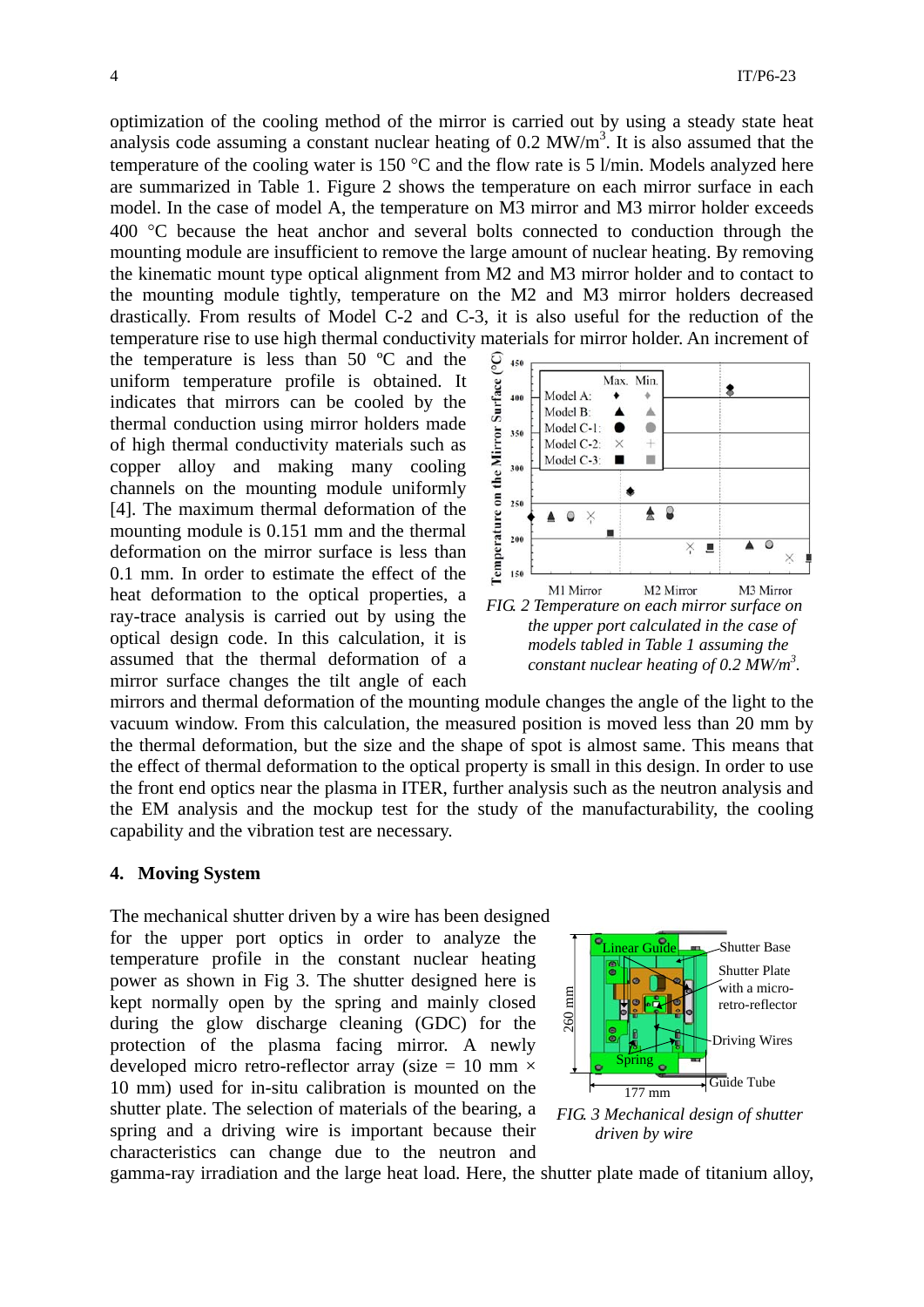driving wire made of stainless steel 316 and the spring made of Inconel 750X are used because it can be used in the higher temperature up to 500 °C and the characteristics such as the wire diameter and the strength of the spring are not changed by the irradiation of the neutron and/or the gamma-rays. The silicon nitride  $(Si<sub>3</sub>N<sub>4</sub>)$  is a candidate for the material of a linear guide due to the hardness and the strength. A lubricant is not used. A piezo-motor is considered as an actuator. For removing nuclear heating power, cooling channels are made in the shutter base and the shutter plate is connected to the base by the heat anchor such as the copper mesh. Heat analysis indicates that the temperature rise is less than 60 °C and a thermal deformation is less than 0.2 mm. The measured position and the resolving power are not changed by this thermal deformation. This means that the nuclear heating power is removed sufficiently by the cooling method [2]. For the use of this shutter in the ITER environment, the irradiation test of the linear guide and the piezo-motor is necessary and the mockup test for an endurance test in the high vacuum and high temperature environment is also necessary.

## **5. Optical Properties**

The micro lens array consists of many fused silica micro lenses. Each micro lens is a thin

spherical lens  $(r=3.3 \text{ mm})$  with height of 0.25 mm, thickness of 6.7 mm and effective width of 2 mm. The micro lens array is set on the collection optics. An optical fiber, which has a core diameter of 200 μm and a clad diameter of 250 μm, is attached on the end on the micro lens to guide the light to spectrometers. The irradiance distribution on the image plane has been analyzed by using the optical design code and the analysis indicates that the spatial resolution of 37 mm will be achieved [4, 5].

The mockup test was carried out by using prototypes of the micro lens array (50 channels), metal mirrors, Cassegrain collection optics and a standard light source. The micro lens array is manufactured by

metal mold casting. Figure 4 shows the schematic view of the measured optics. The light is placed after the first mirror (M1). In this test, the fiber bundle coupled to the micro lens array is used. In this fiber bundle, 50 fibers are attached to each micro lens. The measurement of the

spectrum is carried out with and without the micro lens array. Figure 5 shows the ratio of the intensity of measured spectrum normalized by that without the micro lens array. The measured intensity with the micro lens array is three times higher than that without the micro lens array. The difference of the intensity is due to the difference of characteristics of each micro lens (size, surface of the lens). From these results, the micro lens array is effective to increase the signal.

In order to check the special resolution, the light source is connected to the output of the optical fiber and measured at the image plane. The image size calculated by the optical design code is about 20 mm in the poloidal direction



*FIG. 4 Schematic View of the Mockup Test of Measured Optics* 



*FIG. 5 The ratio of Measured Spectrum with and without Micro Lens Array*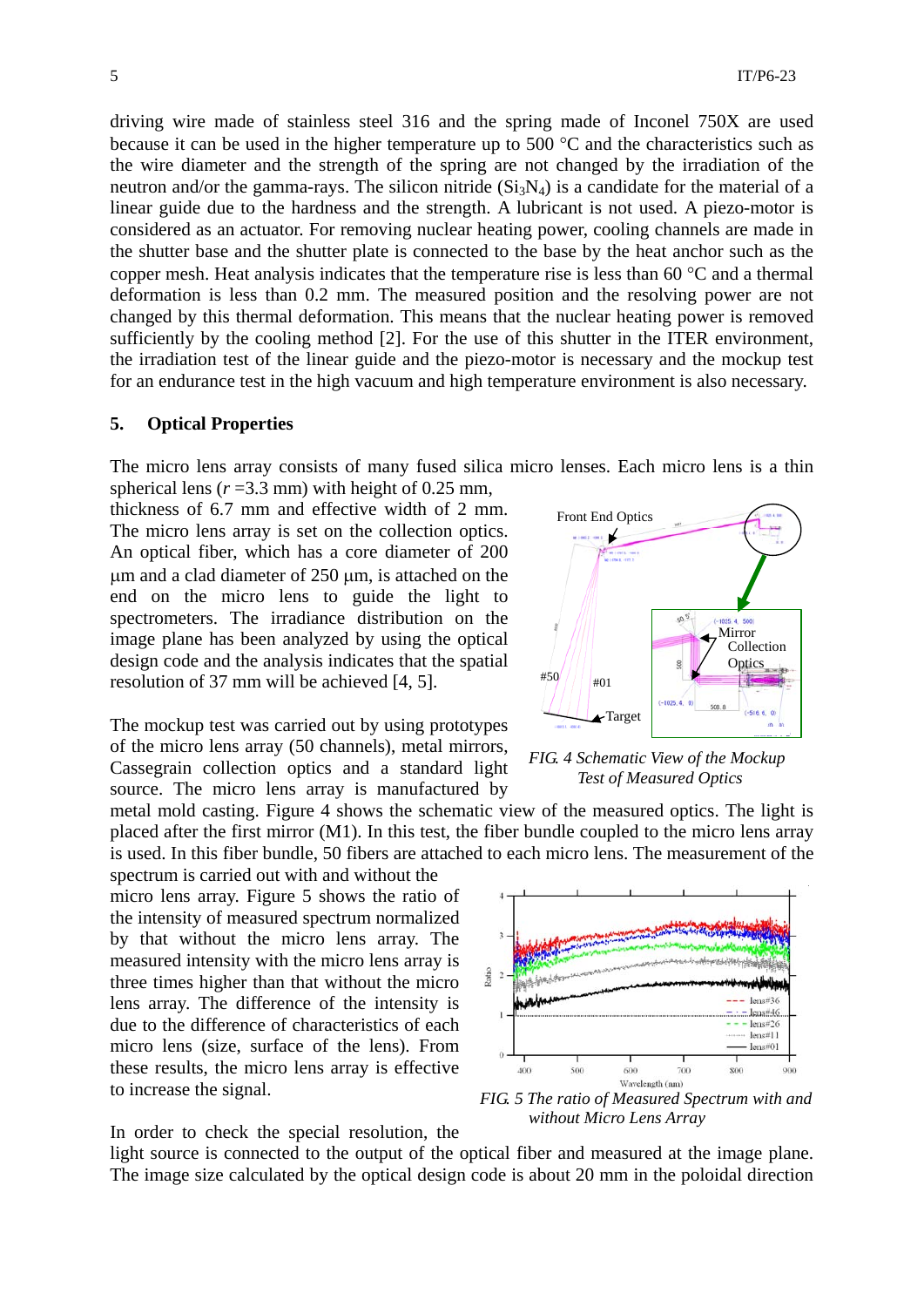and 120 mm in the toroidal direction. The measured value is about the same as calculated value. Before use of the micro lens in ITER, the productivity of the die used in the metal mold casting must be improved and irradiation test of the micro lens array is necessary.



## **6. Development of In-situ Calibration Method**

*FIG. 6 Principle of the in-situ calibration method (a), optics in the light source and measured system by using the optical divider (b), details of the front-end optics in the upper port (c) and the arrangement of the micro retro- reflector array on the shutter (d)* 

A standard light is set behind the bio-shield or in the diagnostic room and the light is applied

to the micro retro-reflector array mounted on a shutter through the same optics for plasma measurement with the collection optics as shown in Fig. 6. The reflected light is measured with a spectrometer to evaluate the sensitivity change of the optics. During the plasma measurement, the micro retro-reflector array will move backward into the shelter to prevent the particle bombardment and the impurity deposition. Ray-trace analysis has indicated that a reflected light comes back and focuses on the same area from which the rays start [6,7].

The mockup test was carried out by using prototypes of the micro retro-reflector array manufactured by electro-forming method, metal mirrors, Cassegrain collection optics and an optical divider. In this test, two Mo mirrors and three Al mirrors are used. The optical divider used here is bundled 3 fibers in the one FC connector on the one side and connected 3 fibers to one FC connector on the other side. The light from the standard lamp (Hamamatsu L7810) is coupled to the one of the three fibers of the optical divider by using an achromatic lens. The ND filer is



*FIG.7 Obtained signal with the micro retro-reflector array (dashed red), without the micro retro-reflector array (dotted black) and the subtracted spectrum (solid blue) (a) and the calculated intensity ratio of incident and returned light (b)*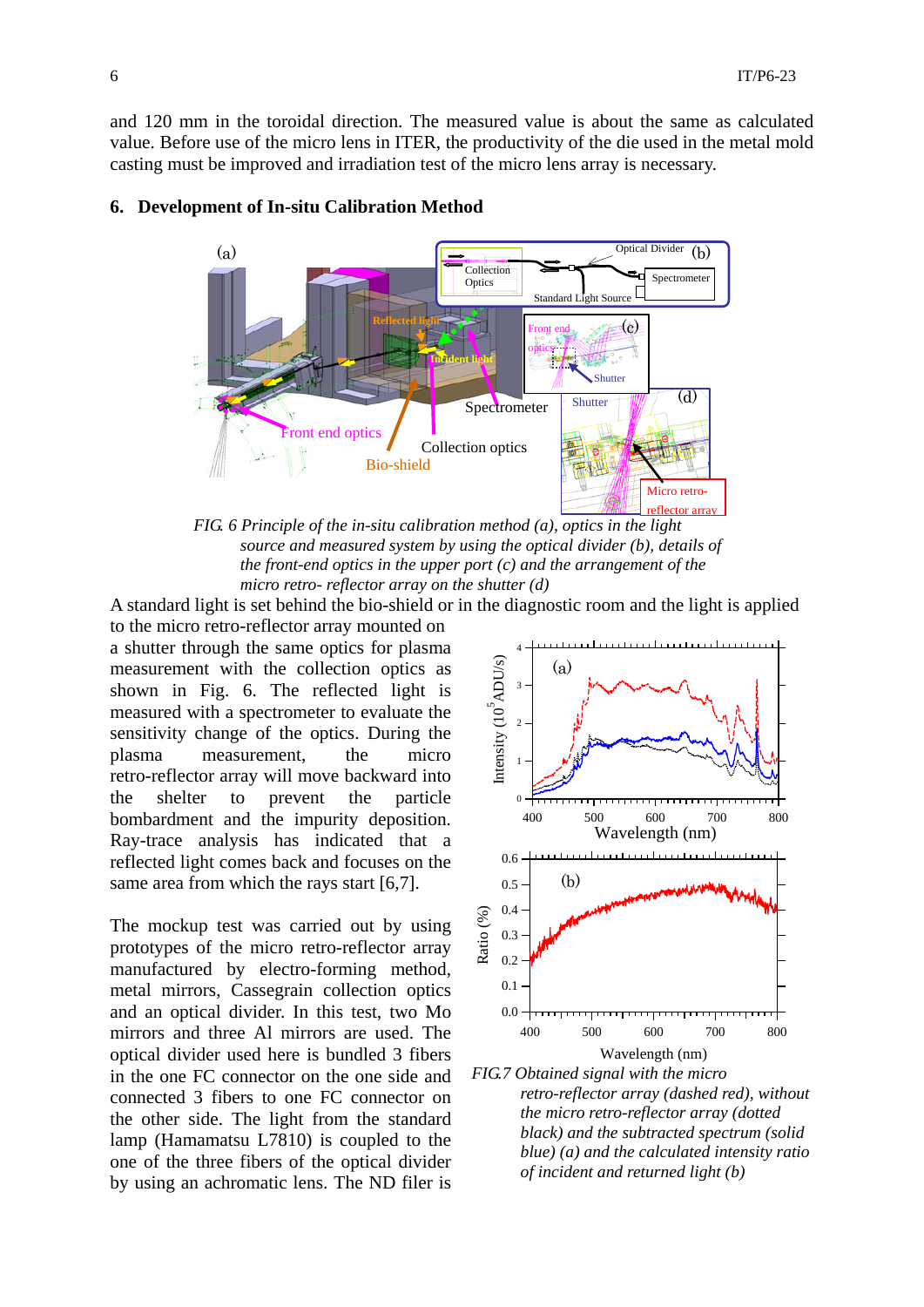inserted between the fiber and the achromatic lens to avoid the saturation of the spectrometer. The output of the optical divider is connected to a 10 m long optical fiber that is set on the focal plane of the prototype Cassegrain optics. The micro retro-reflector array is set on the same position as the shutter. Reflected light is collected through Cassegrain optics and is coupled to the optical fiber. One of the two other fibers of the optical divider is connected to the spectrometer (B&WTEK BTC112E). The obtained signal in the wavelength range of 400 to 800 nm is shown in Fig. 7 (a). The signal without the micro retro-reflector array is mainly due to the reflection at the end face of optical fiber. The returned light is estimated as a difference of the measured signals with and without the micro retro-reflector array. The ratio of the incident light to returned light is calculated by measured incident light intensity as shown in Fig. 7 (b). The ratio depends on the wavelength which is mainly due to the optical properties such as reflectivity of mirrors and transmissivity of lenses used. The calculated ratio uses the measured reflectivity of the micro retro-reflector array, the expected reflectivity of Mo and Al mirrors and the expected transmissivity of  $SiO<sub>2</sub>$  and  $CaF<sub>2</sub>$  lenses. Expected values are about two times higher than that measured. This may be due to the difference of the reflectivity of the prototype metal mirrors from that expected. Because the NA of the Cassegrain optics used in this test is 0.01 which is about  $1/10$  of the optical fiber used (NA = 0.2), the ratio will be increased as increasing NA of the collection optics. In the optical design, the micro lens array is used to expand the measured area toroidally for the collection optics [2]. It was known from the mockup test that the reflectivity of the end plate of the micro lens array is too large to measure the returned light from the micro retro-reflector. For the optical fiber, the reduction technique of the reflection of the end face is almost established. The reduction of the reflectivity of the end plate of the micro lens array is necessary. The irradiation test is also necessary before this arrangement can be used in the ITER environment.

#### **7. Summary**

Detailed design of the common components for the optical diagnostic in ITER such as the front-end optics, the shutter mechanism and a new calibration method have been carried out. The principal results are as follows;

- 1. The design of the front-end optics has been carried out. The cooling method of the mirrors is optimized by using steady state heat analysis code. The effect of the thermal deformation to the optical properties has been estimated by the optical design code.
- 2. The shutter is designed to be installed in the mounting module. Heat analysis indicates that the temperature rise is less than 60  $^{\circ}$ C and a thermal deformation is less than 0.2 mm. The irradiation test of the bearing is necessary and the mockup test for an endurance test in the high vacuum and high temperature environment is necessary.
- 3. In order to extend the measured area toroidally the micro lens array is introduced and the mockup test is carried out. The result indicates that the micro lens array is effective to increase the signal without the reduction of the poloidal resolution.
- 4. An in-situ calibration method using the micro retro-reflector array has been developed and the mockup test has been carried out. Results indicate that the reflected light can be measured but it is necessary to reduce the reflection of the end plate of the optical fiber and the micro lens array.

In order to use the designed optical components in the ITER environment, further analysis such as the neutron analysis and the EM analysis, and the mockup test for the study of the productivity, the cooling capability, an endurance and vibration tests are necessary.